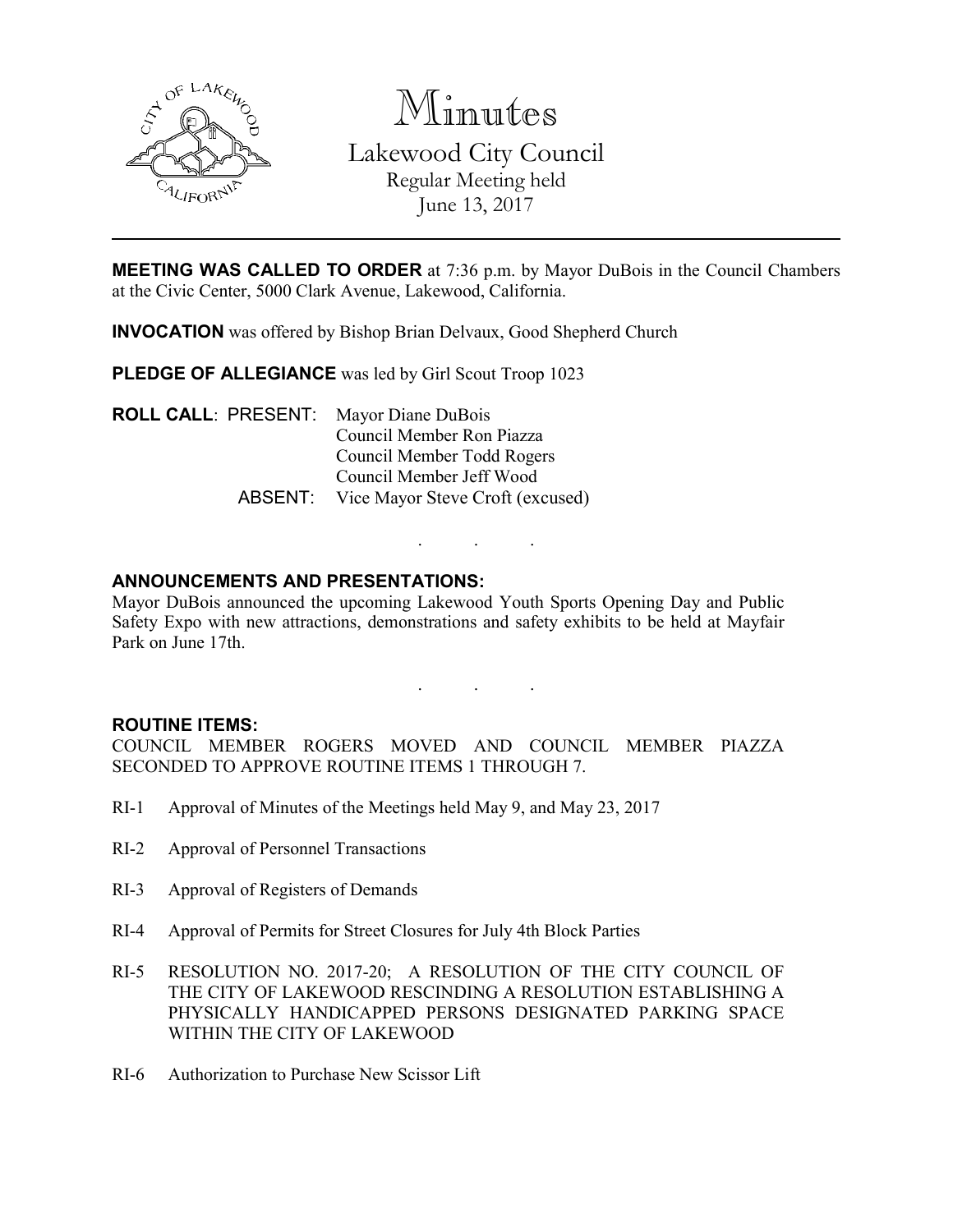#### ROUTINE ITEMS: - Continued

RI-7 Authorization to Purchase Trailers for Equestrian Center

#### UPON ROLL CALL VOTE, THE MOTION WAS APPROVED:

AYES: COUNCIL MEMBERS: Wood, Piazza, Rogers and DuBois NAYS: COUNCIL MEMBERS: None ABSENT: COUNCIL MEMBERS: Croft

## 1.1 • INTRODUCTION OF ORDINANCE NO. 2017-4; REGARDING WIRELESS FACILITIES ON PRIVATE PROPERTY; ORDINANCE NO. 2017-5; REGARDING ELIGIBLE FACILITIES REQUESTS FOR WIRELESS COMMUNICATION FACILITIES; AND ORDINANCE NO. 2017-6; REGARDING WIRELESS COMMUNICATION FACILITIES IN THE PUBLIC RIGHT-OF-WAY

. . .

Paolo Beltran, Assistant to the City Manager, displayed slides and made a presentation based on the memo in the agenda stating that due to changes in technology and the law, the proposed ordinances would bring Lakewood's regulations for wireless telecommunications facilities into conformity with current State and Federal requirements. He further explained that the ordinances would regulate the installation, operation, collocation, modification and removal of wireless telecommunications facilities on private property, regarding eligible facilities' requests and within the public right-of-way. The first of the three proposed ordinances related to new or substantially modified wireless facilities on private property. Permittees must meet standard conditions of approval, addressing such criteria as permit term, approved plans, inspections, maintenance obligations, impacts on other properties, indemnification, permit revocation and other requirements. The Development Review Board would approve most applications with the exception of those projects that require a Conditional Use Permit, for which the Planning and Environment Commission would provide approval. The ordinance also proposed that the Council delegate to the Director of Community Development the creation of development standards and design guidelines, which would be presented for City Council consideration at its next meeting. The second proposed ordinance pertained to "Eligible Facilities Requests." One of the Federal laws that Congress passed was called the Middle Class Tax Relief and Job Creation Act of 2012. Within that law, Section 6409(a) required that local agencies may not deny and shall approve requests by wireless providers to collocate, remove, or replace transmission equipment at existing wireless facilities that do not cause a substantial change. Because of the potential for confusion between substantial and non-substantial changes, this ordinance had been crafted to provide clarity in this area. Depending on where the project had been proposed, the applications were considered by the appropriate approval authority. The third and final proposed ordinance applied to new or substantially modified wireless facilities located in the public rights of way. The Director of Public Works was delegated to develop construction and installation standards, and these standards would also be presented for consideration at the next City Council meeting. The ordinance also provided site guidelines and preferences for locations and support structures. All three of the proposed ordinances were consistent with Federal and State laws.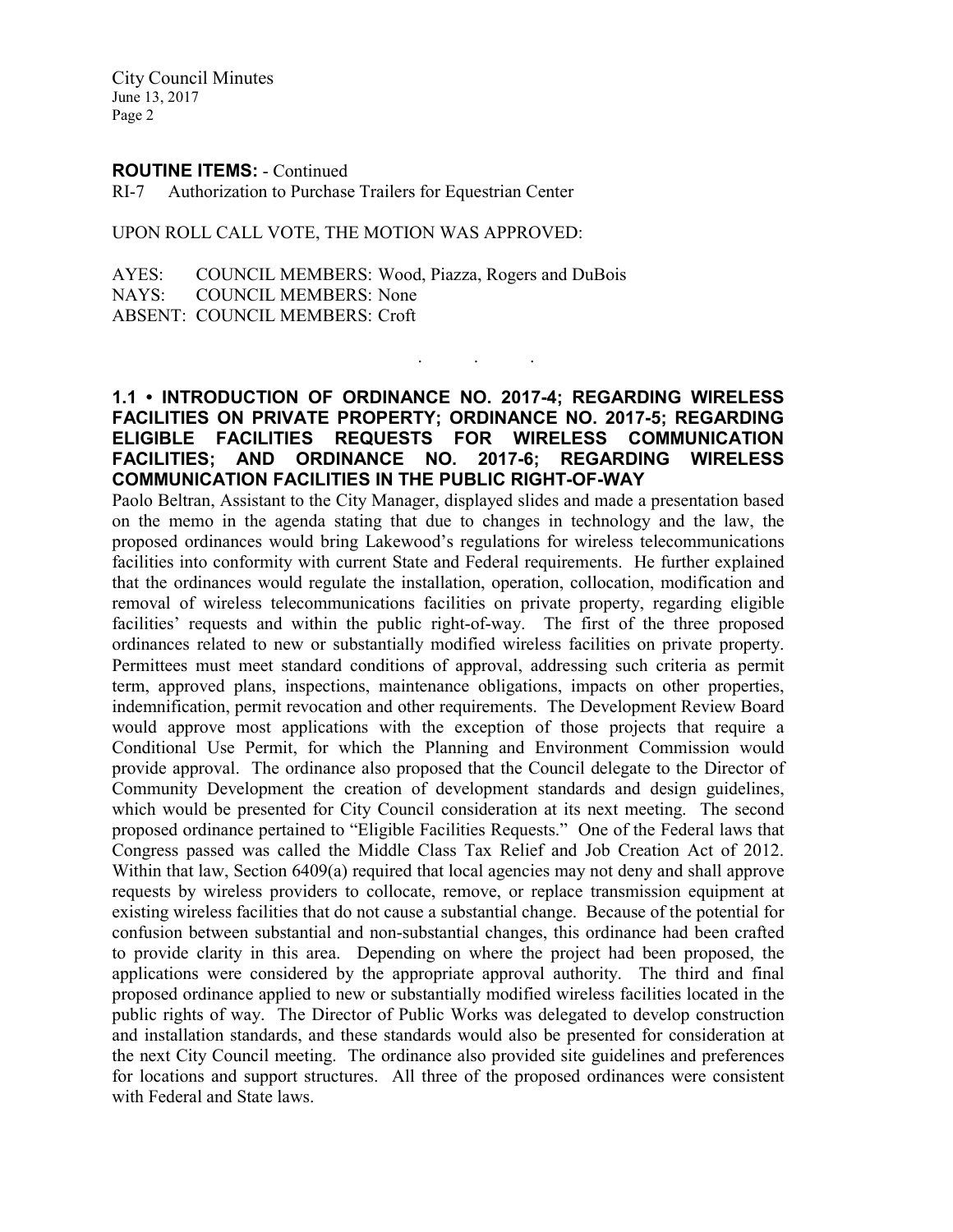## 1.1 • INTRODUCTION OF O2017-4; WIRELESS FACILITIES ON PRIVATE PROPERTY; O2017-5; ELIGIBLE FACILITIES REQUESTS FOR WIRELESS COMMUNICATION FACILITIES; AND O2017-6; WIRELESS COMMUNICATION FACILITIES IN THE PUBLIC RIGHT-OF-WAY - Continued

He stated it was staff's recommendation that the City Council conduct a public hearing, introduce the proposed wireless telecommunications ordinances and approve the categorical exemptions.

Council Member Rogers, noting the City Council's having been briefed at a previous study session, requested an update on pending legislation.

Michael Johnston, Telecom Law Firm, responded by stating that SB 649, a bill which was currently under consideration in the State Assembly, would further limit the City's authority to regulate small cell facilities in the public right-of-way. He noted that one of the City's proposed ordinances provided substantial flexibility of design guidelines allowing for the ability to shift with the potential changes in State law.

Steve Skolnik for the City Attorney added that the proposed ordinances contained severability provisions which allowed for remaining sections to stand should any portions be rendered unenforceable or unconstitutional at a later time.

Council Member Piazza reminded residents that the State continued to try to take away local authority and the proposed ordinances provided the City with some ability to control the appearance and location of such small cell sites.

Mayor DuBois opened the public hearing at 7:53 p.m. and called for anyone in the audience wishing to address the City Council on this matter. There was no response.

ORDINANCE NO. 2017-4; AN ORDINANCE OF THE CITY COUNCIL OF THE CITY OF LAKEWOOD REGARDING WIRELESS FACILITIES ON PRIVATE PROPERTY was read by title by the City Clerk.

COUNCIL MEMBER ROGERS MOVED AND COUNCIL MEMBER WOOD SECONDED TO WAIVE FURTHER READING, INTRODUCE ORDINANCE NO. 2017-4, AND APPROVE THE CATEGORICAL EXEMPTIONS. UPON ROLL CALL VOTE, THE MOTION WAS APPROVED:

AYES: COUNCIL MEMBERS: Wood, Piazza, Rogers and DuBois NAYS: COUNCIL MEMBERS: None ABSENT: COUNCIL MEMBERS: Croft

ORDINANCE NO. 2017-5; AN ORDINANCE OF THE CITY COUNCIL OF THE CITY OF LAKEWOOD REGARDING ELIGIBLE FACILITIES REQUESTS FOR WIRELESS COMMUNICATION FACILITIES was read by title by the City Clerk.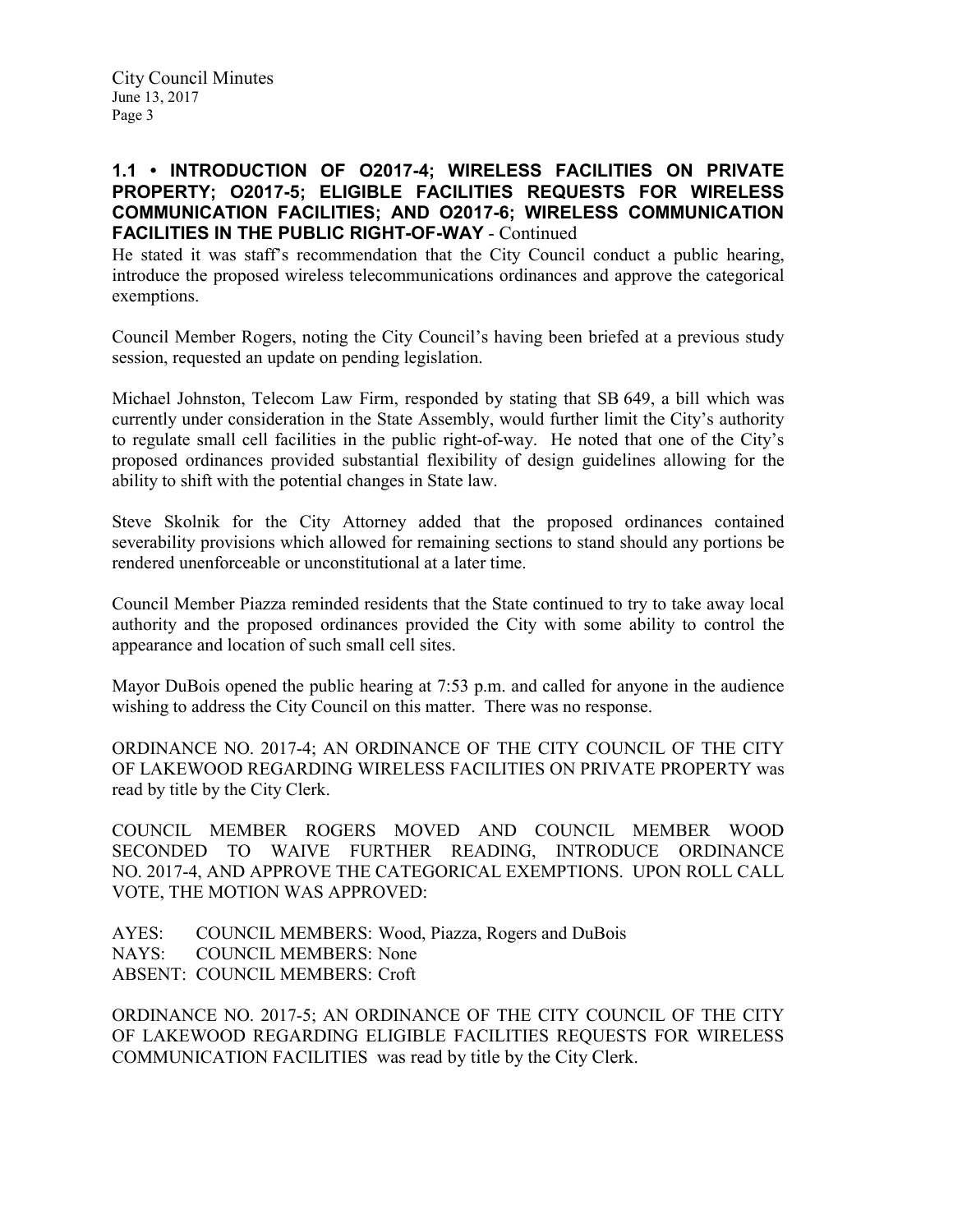1.1 • INTRODUCTION OF O2017-4; WIRELESS FACILITIES ON PRIVATE PROPERTY; O2017-5; ELIGIBLE FACILITIES REQUESTS FOR WIRELESS COMMUNICATION FACILITIES; AND O2017-6; WIRELESS COMMUNICATION FACILITIES IN THE PUBLIC RIGHT-OF-WAY - Continued

COUNCIL MEMBER WOOD MOVED AND COUNCIL MEMBER ROGERS SECONDED TO WAIVE FURTHER READING, INTRODUCE ORDINANCE NO. 2017-5, AND APPROVE THE CATEGORICAL EXEMPTIONS. UPON ROLL CALL VOTE, THE MOTION WAS APPROVED:

AYES: COUNCIL MEMBERS: Wood, Piazza, Rogers and DuBois NAYS: COUNCIL MEMBERS: None ABSENT: COUNCIL MEMBERS: Croft

ORDINANCE NO. 2017-6; AN ORDINANCE OF THE CITY COUNCIL OF THE CITY OF LAKEWOOD REGARDING WIRELESS COMMUNICATION FACILITIES IN THE PUBLIC RIGHT-OF-WAY was read by title by the City Clerk.

COUNCIL MEMBER PIAZZA MOVED AND COUNCIL MEMBER WOOD SECONDED TO WAIVE FURTHER READING, INTRODUCE ORDINANCE NO. 2017-6, AND APPROVE THE CATEGORICAL EXEMPTIONS. UPON ROLL CALL VOTE, THE MOTION WAS APPROVED:

AYES: COUNCIL MEMBERS: Wood, Piazza, Rogers and DuBois NAYS: COUNCIL MEMBERS: None ABSENT: COUNCIL MEMBERS: Croft

1.2 • SECOND READING AND ADOPTION OF ORDINANCE NO. 2017-3; AMENDING ARTICLE IX OF THE LAKEWOOD MUNICIPAL CODE PERTAINING TO REQUIRED FRONT YARD SETBACKS FOR PROPERTIES IN THE R-1 AND R-A ZONES WITHIN TRACT NO. 11600 AND TRACT NO. 12673, MORE COMMONLY KNOWN AS LAKEWOOD GARDENS

. . .

Mr. Skolnik stated that the proposed ordinance had been introduced at the previous City Council meeting and was presented for public hearing, second reading and adoption.

Mayor DuBois opened the public hearing at 7:56 p.m. and called for anyone in the audience wishing to address the City Council on this matter. There was no response.

ORDINANCE NO. 2017-3; AN ORDINANCE OF THE CITY COUNCIL OF THE CITY OF LAKEWOOD AMENDING THE LAKEWOOD MUNICIPAL CODE AND THE ZONING ORDINANCE PERTAINING TO REQUIRED FRONT YARD SETBACKS FOR PROPERTIES IN THE R-1 AND R-A ZONES WITHIN TRACT NO. 11600 AND TRACT NO. 12673, WHICH TOGETHER ARE MORE COMMONLY KNOWN AS LAKEWOOD **GARDENS** 

COUNCIL MEMBER WOOD MOVED AND COUNCIL MEMBER PIAZZA SECONDED TO ADOPT ORDINANCE NO. 2017-3.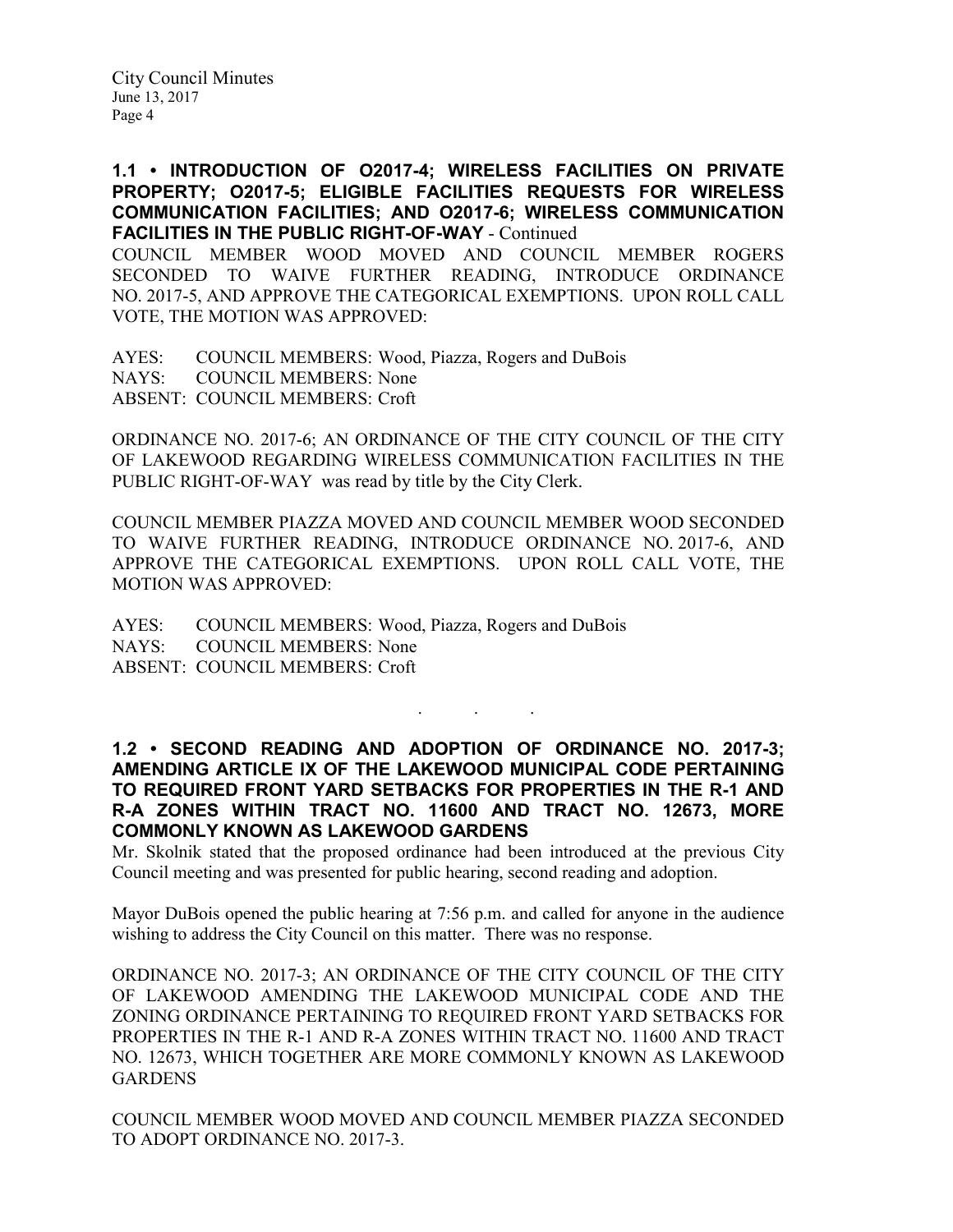#### 1.2 • SECOND READING AND ADOPTION OF O2017-3; PERTAINING TO REQUIRED FRONT YARD SETBACKS - Continued UPON ROLL CALL VOTE, THE MOTION WAS APPROVED:

AYES: COUNCIL MEMBERS: Wood, Piazza, Rogers and DuBois NAYS: COUNCIL MEMBERS: None ABSENT: COUNCIL MEMBERS: Croft

### 3.1 • 2017 CIVIC CENTER BLOCK PARTY PREVIEW

Recreation and Community Services Director Lisa Litzinger displayed slides and reported that the Civic Center Block Party would take place on Saturday, June 24th and would include entertainment consisting of dance music by Bell Sound and a live performance by The MVPs with a mobile stage and concert seating; a Family Fun Zone comprised of inflatable attractions, games, mechanical bull, rock climbing wall, bungee run and a radar speed pitch; the Taste of Lakewood, benefitting the Friends of the Lakewood Libraries, showcasing local restaurants and eateries; and an aerial fireworks show with synchronized patriotic music. Support staff would include City staff wearing signature Block Party t-shirts, L.A. County Sheriff's, CARE ambulance, and L.A. County Fire. Ms. Litzinger concluded by stating that the event had something for everyone and was sure to be a hit with those in attendance.

 $\mathcal{L}^{\mathcal{L}}$  . The set of the  $\mathcal{L}^{\mathcal{L}}$ 

SUCCESSOR AGENCY ACTIONS

1. Approval of Register of Demands COUNCIL MEMBER ROGERS MOVED AND COUNCIL MEMBER PIAZZA SECONDED TO APPROVE THE REGISTER OF DEMANDS. UPON ROLL CALL VOTE, THE MOTION WAS APPROVED:

. . .

AYES: COUNCIL MEMBERS: Wood, Piazza, Rogers and DuBois NAYS: COUNCIL MEMBERS: None ABSENT: COUNCIL MEMBERS: Croft

#### SUCCESSOR HOUSING ACTIONS

1. Approval of Registers of Demands COUNCIL MEMBER PIAZZA MOVED AND COUNCIL MEMBER WOOD SECONDED TO APPROVE THE REGISTERS OF DEMANDS. UPON ROLL CALL VOTE, THE MOTION WAS APPROVED:

. As we have a set of  $\mathcal{A}$  , and  $\mathcal{A}$ 

AYES: COUNCIL MEMBERS: Wood, Piazza, Rogers and DuBois NAYS: COUNCIL MEMBERS: None ABSENT: COUNCIL MEMBERS: Croft

. . .